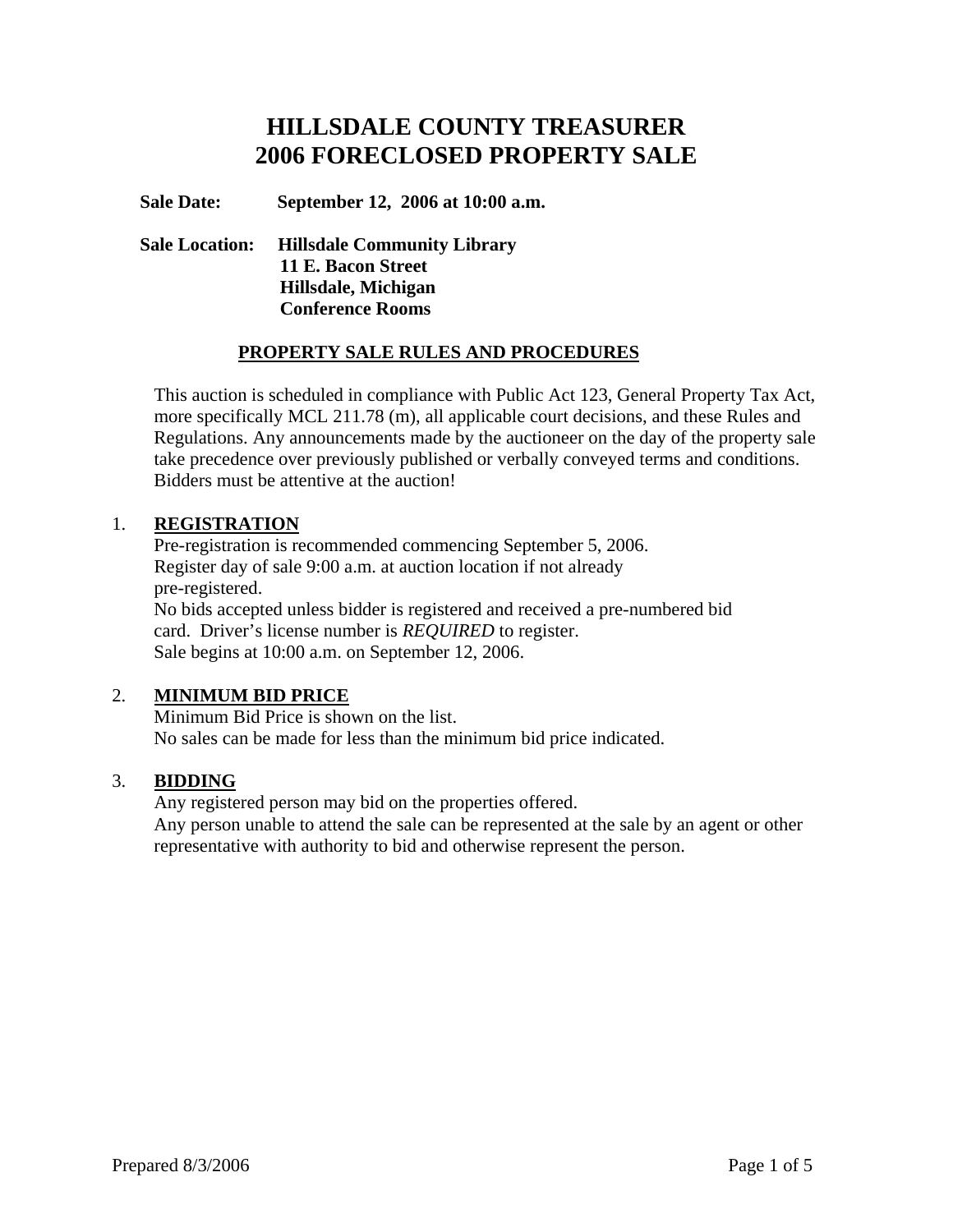Registered bidder is legally and financially responsible for all parcels bid upon whether representing ones self or acting as an agent.

 Each sale unit will be offered in the order appearing on the list. Each sale unit may be offered separately or in combination with an adjoining parcel and will be sold in whichever manner brings the highest total price.

 Each sale will be awarded to the individual bidding the highest amount, equal to or greater than the minimum bid.

*An oral bid accepted at public action is a legal and binding contract to purchase a parcel.* 

*No sealed bids will be accepted and the Hillsdale County Treasurer reserves the right to Reject any or all bids. BIDS WILL BE ACCEPTED IN INCREMENTS OF \$25.00 OR MORE STARTING WITH THE INDICATED MINIMUM BID. ONCE THE BID IS \$5,000.00 OR MORE, ALL BIDS MUST BE IN INCREMENTS OF \$100.00 OR MORE. Bids must be in whole dollar amounts.*

# 4. **TERMS OF SALE**

Properties are sold on an as-is basis.

 A down payment of 20% is required on all parcels that are not paid in full on the day of the sale.

Full purchase price must be paid by 5:00 p.m. on September 13, 2006.

Bidder is responsible to already have acceptable funds available for payment.

Only Cash or Cashier's Checks are accepted as payment.

**NO** personal checks, business checks, money orders or charge cards will be accepted.

All pre-issued cashier's checks should be made payable to the bidder, and may be signed over to the Hillsdale County Treasurer for successful purchases. The Hillsdale County Treasurer will issue checks back to buyers who owe less than the amount of the pre-prepared cashier's checks. Cashier's checks retrieved for the exact amount during the auction should be made payable to the Hillsdale County Treasurer. All monies paid and all properties bid upon will be forfeited if the purchaser fails to consummate any part of any purchase by 5:00 p.m. September 13, 2006. Bidders who fail to consummate a purchase by 5:00 p.m. September 13, 2006 will be banned from bidding at all future county land auctions.

## **THE COUNTY TREASURER RESERVES THE RIGHT TO CANCEL THE SALE, AT ANY TIME.**

*Any announcements made by the auctioneer on the day of the sale take precedence over previously published or verbally conveyed terms and conditions. Bidders must be attentive at the auction!* 

## 5. **PROPERTIES OFFERED**

 The properties were foreclosed for delinquent real property taxes and are offered for sale as required by state law and order of the Circuit Court for the 1<sup>st</sup> Circuit.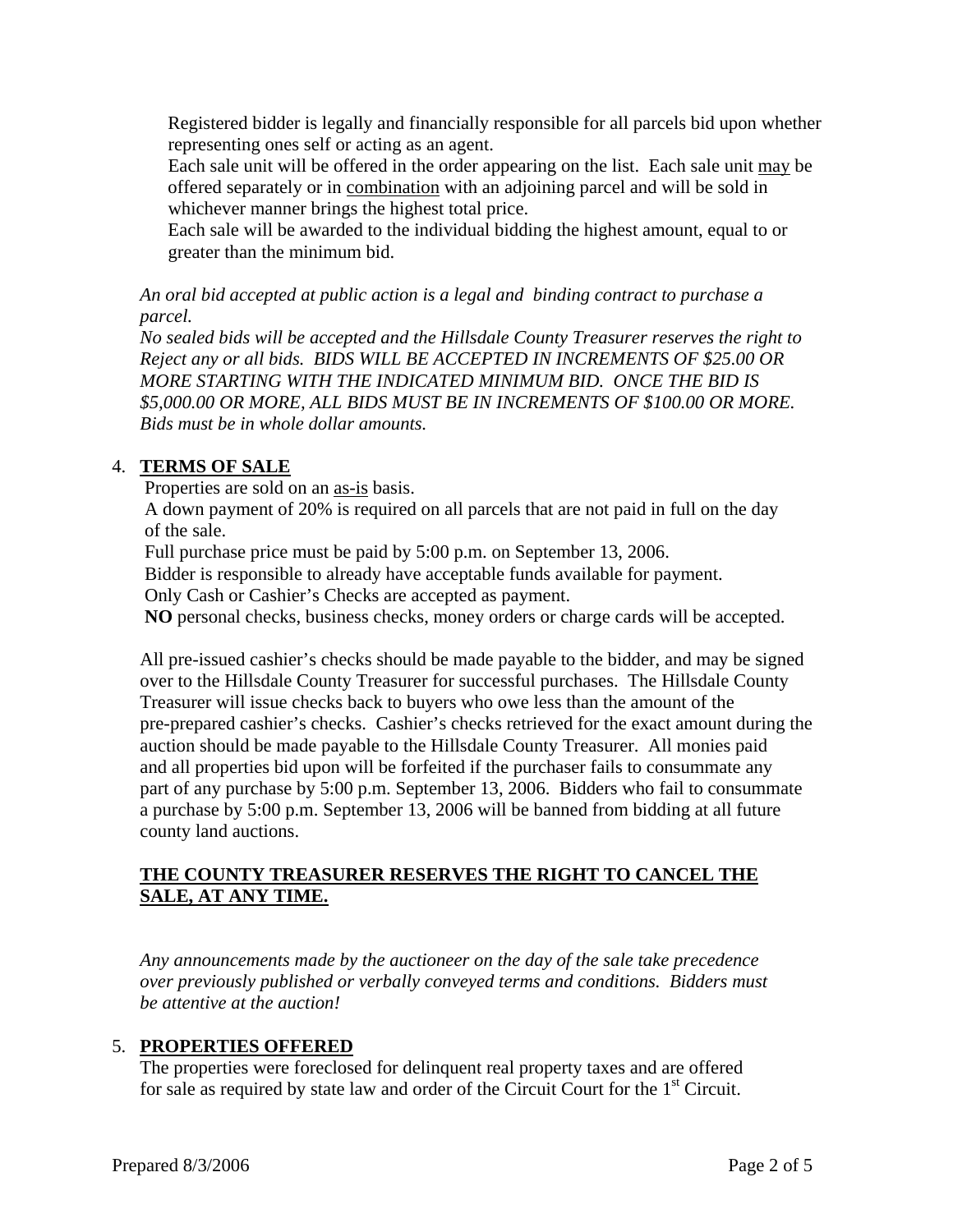Under state law:

- \* Redemption rights to the properties have expired.
- \* All prior recorded and unrecorded interest in the properties were extinguished by court order, except visible or recorded easements or rights-of-way, private deed restrictions, or certain other restrictions or governmental interest in the properties imposed by the State of Michigan.
- \* All liens against the properties under Michigan law, except for future installments of special assessments and certain liens recorded by the State of Michigan were cancelled.
- \* Subject to these exceptions, fee simple title to the properties has vested in the Hillsdale County Treasurer.

The properties are offered for sale as-is. The Hillsdale County Treasurer makes no representations or claims regarding the property, including, but not limited to, fitness for purpose, ingress/egress conditions, covenants, or restrictions.

The properties remain subject to any applicable state, county or local zoning or building codes or ordinances.

The Hillsdale County Treasurer does not guarantee the usability or access to any of the properties. It is the responsibility of prospective purchasers to do their own research as to the use of the properties for their intended purpose and to make a personal inspection of the property to determine if it will be suitable for the purpose for which it is being purchased. Occupied structures may not be entered without the occupant's permission. Secured vacant structures may not be entered.

The properties may be subject to flooding. Any new construction or reconstruction should be elevated above the 100-year flood plain. Also, any filling, dredging or other permanent construction below the ordinary high-water mark of the water body involved, or earth change may be subject to restrictions under state law. The properties may also be subject to wetlands protection under Part 303 the Natural Resources and Environmental Protection Act, 1994 PA 451, as amended.

## 6. **PURCHASE CERTIFICATES**

 Successful bidders will be issued a receipt for their purchases, upon payment. Purchasers will be entitled to deeds for the property descriptions identified by the assigned sale unit numbers noted on the purchase certificates.

## 7. **TITLE BEING CONVEYED**

#### **Quit claim deeds will be issued conveying only such title vested in the County Treasurer through tax foreclosure under state law.**

Title insurance companies may or may not issue title insurance on properties purchased at this sale.

 County Treasurer makes no representation as to the availability of title insurance. UNAVAILABILITY OF TITLE INSURANCE IS NOT GROUNDS FOR RECONVEYANCE TO THE COUNTY TREASURER.

 After purchase, a purchaser may incur legal costs for a quiet title action to satisfy the requirements of title insurance companies in order to obtain title insurance.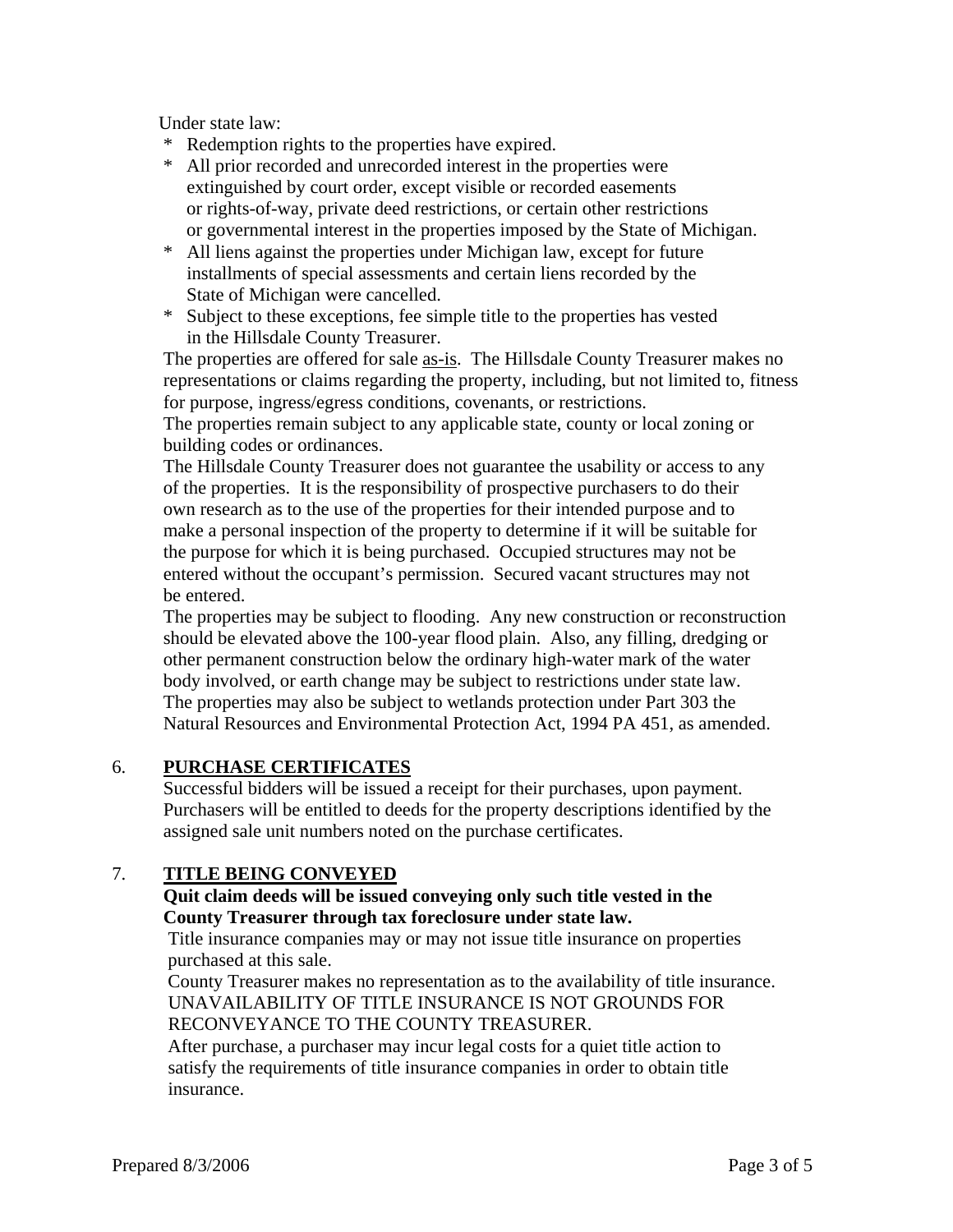#### 8. **DEFERRED ASSESSMENTS AND DISCLOSURES**

 Deferred assessments that are reported to the County Treasurer when it acquires title to tax-reverted parcels are included in the minimum bids. Purchasers may be responsible for deferred assessments that were not reported to the County Treasurer.

#### 9. **POSSESSION OF PROPERTY**

 No purchaser should take physical possession of any property bid upon at this sale until a deed has been executed and delivered to the purchaser. Steps should be taken to protect your equity in property purchased by securing vacant structures against entry and obtaining (homeowners) insurance for occupied property.

 Buyers are responsible for contacting local units of government to prevent possible demolition of structures situated on parcels.

Buyers are responsible for eviction of anyone currently occupying the property.

#### 10. **CONDITIONS**

 Purchaser accepts the premises in its present **as-is** condition, and releases the Hillsdale County Treasurer from all liability whatsoever arising from any condition of the premises, whether now known or subsequently discovered. Including but not limited to all claims based on environmental contamination of the premises.

 **A person who acquires property that is contaminated (a facility pursuant to Section 20101 (1) (I) of the Natural Resources and Environmental Protection Act (NREPA), 1994, P.A. 451, as amended) as a result of release(s) of a hazardous substances(s) may become liable for all costs of cleaning up the property and any other properties impacted by the release(s). Liability may be imposed upon the person acquiring the property even in the absence of any personal responsibility for, or knowledge of, the release. Protection from such liability may be obtained by conducting a Baseline Environmental Assessment (BEA) as provided for under Section 20126(1) @ of NREPA. However, the BEA must be conducted prior to or within 45 days of the earliest date of purchase or occupancy of the property. Persons who acquire contaminated property may have due care obligations under Section 20107 a of NREPA even if they conduct a BEA and are not liable for the contamination.** 

 **Pursuant to Part 102 of the NREPA, the person(s) responsible for an activity causing a release at the property is obligated to pursue response activities at the property.** 

 **Pursuant to Part 201 of the NREPA, the person(s) responsible for an activity causing a release at the property is obligated to pursue response activities at the property. Consequently, the non-liable purchaser may be required to provide access to a liable Party to conduct response activities at the property in the future.**